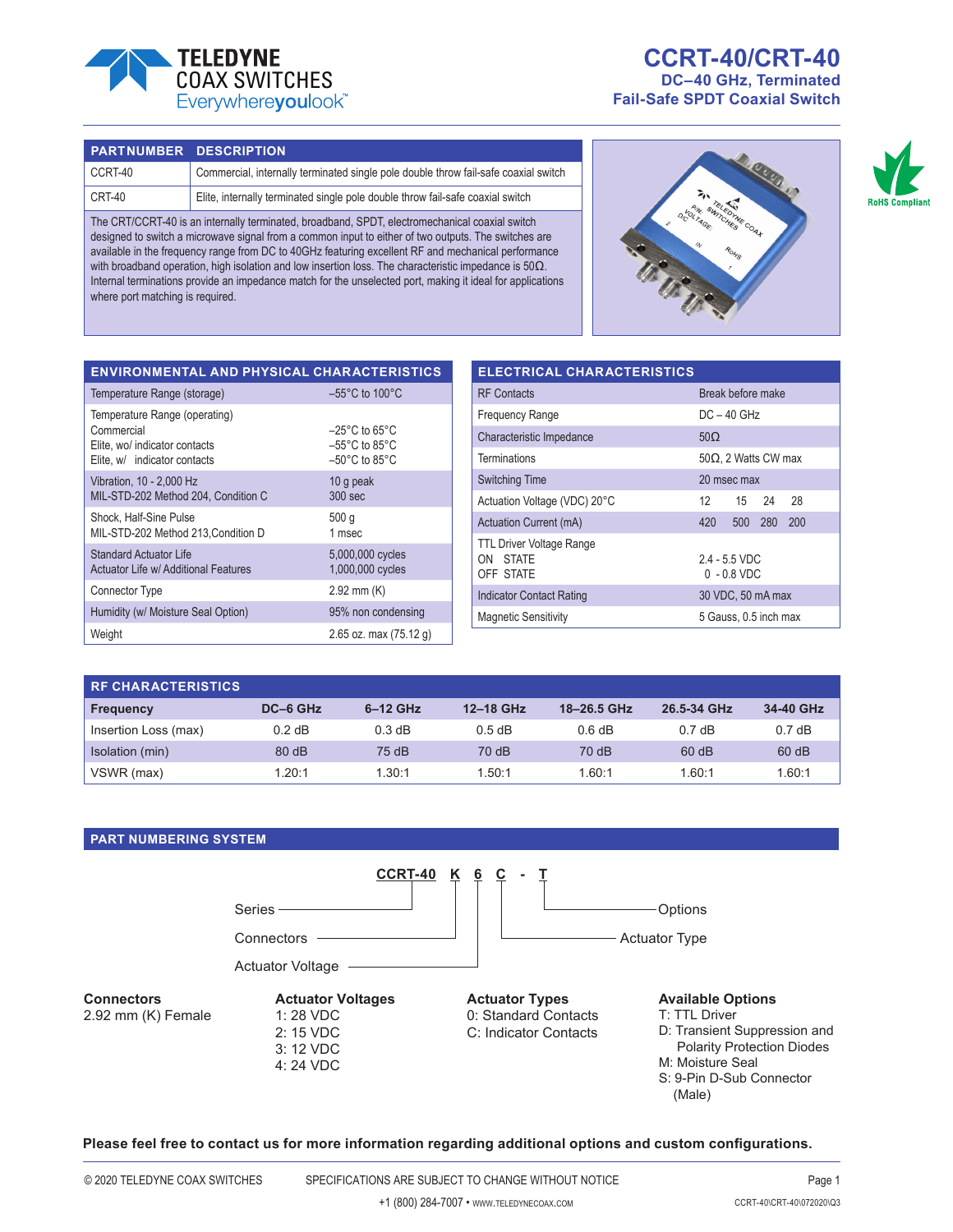

## **SCHEMATICS AND MECHANICAL OUTLINE Indicators**



**Indicators**





| <b>9 PIN D-SUB PINOUT</b> |              |            |            |                            |  |
|---------------------------|--------------|------------|------------|----------------------------|--|
| <b>OPTIONS</b>            |              |            |            |                            |  |
| Pin<br>No.                | <b>Basic</b> | Indicators | <b>TTL</b> | Indicators &<br><b>TTL</b> |  |
| 1                         | $\div$       | $\div$     |            |                            |  |
| $\overline{2}$            |              |            |            |                            |  |
| 3                         |              |            | <b>COM</b> | <b>COM</b>                 |  |
| 4                         |              |            |            |                            |  |
| 5                         |              |            |            |                            |  |
| 6                         |              |            | <b>VSW</b> | <b>VSW</b>                 |  |
| 7                         |              | A          |            | A                          |  |
| 8                         |              | B          |            | B                          |  |
| 9                         |              | C          |            | C.                         |  |

| <b>TRUTH TABLE (w/ TTL Option)</b> |     |                |  |    |                              |  |  |
|------------------------------------|-----|----------------|--|----|------------------------------|--|--|
| Logic<br>Input                     |     | <b>RF Path</b> |  |    | Indicator<br>(if applicable) |  |  |
|                                    | N C | N O            |  |    | B                            |  |  |
|                                    | On  | ∩ff            |  | C. |                              |  |  |
|                                    | ∩ff | ำn             |  |    |                              |  |  |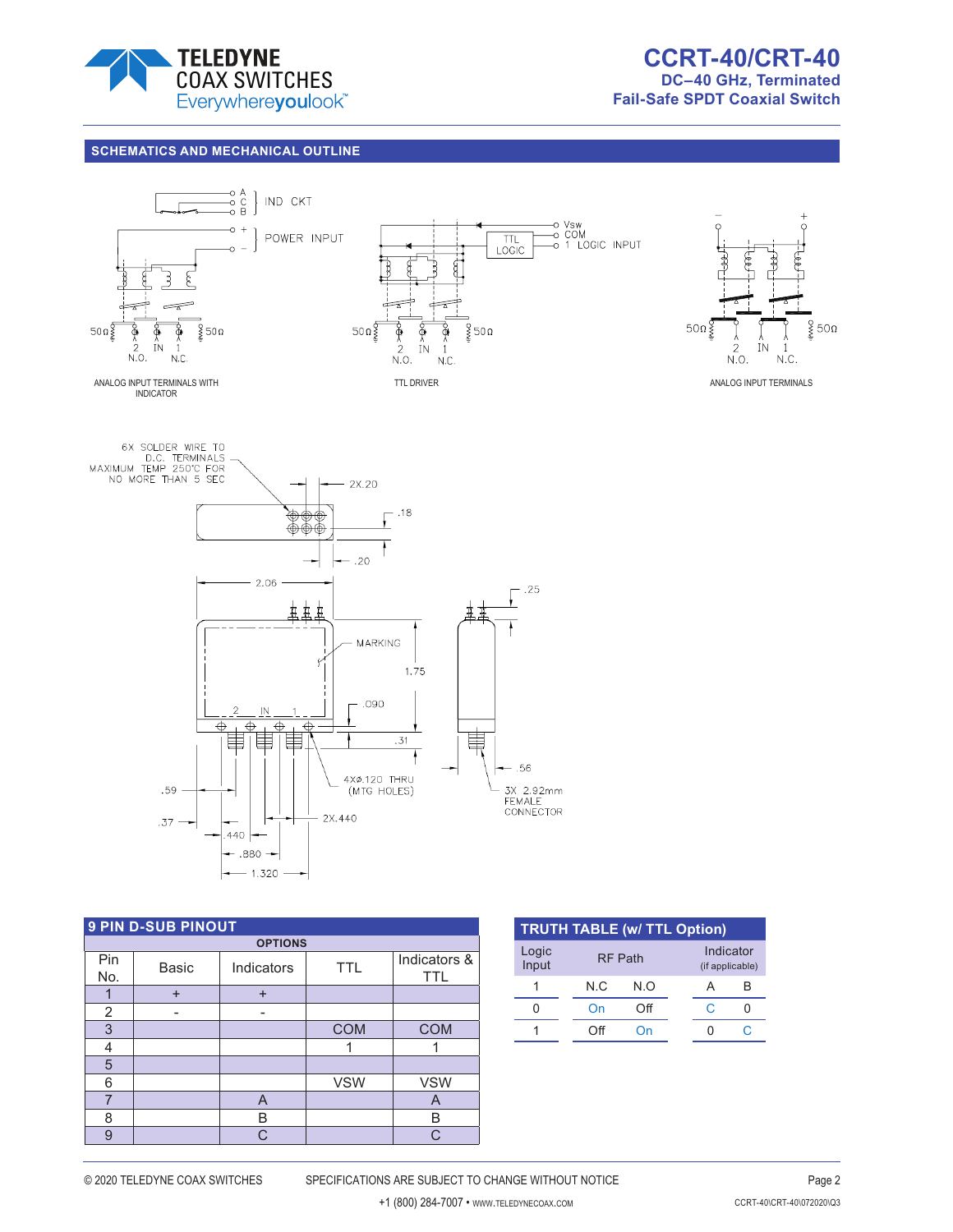

## **TYPICAL RF PERFORMANCE CURVES**





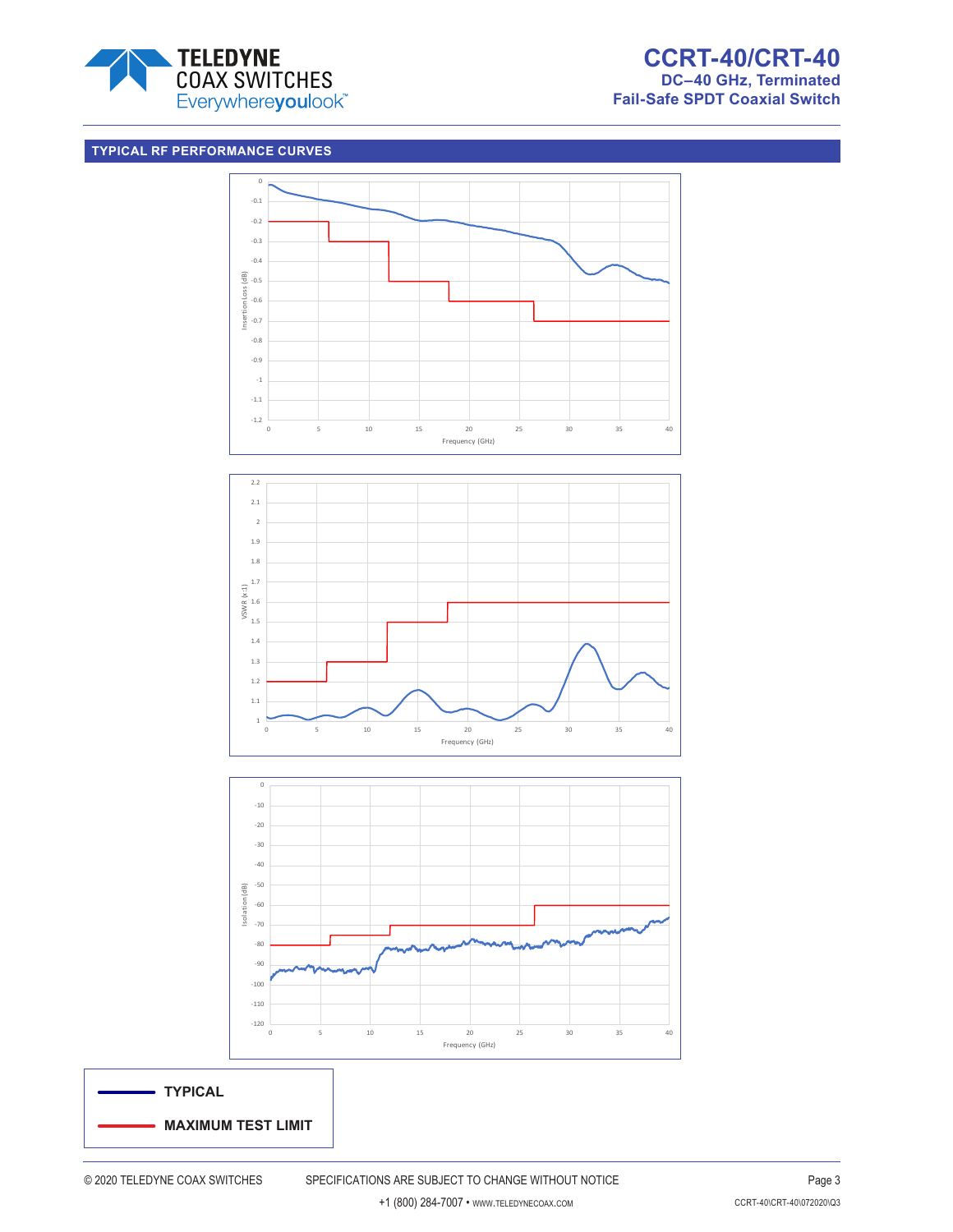

## **TYPICAL POWER PERFORMANCE CURVE**



Estimates based on the following reference conditions:

- Ambient temperature of 40°C or less
- Sea level operation
- Load VSWR of 1.20:1 maximum
- No high-power (hot) switching